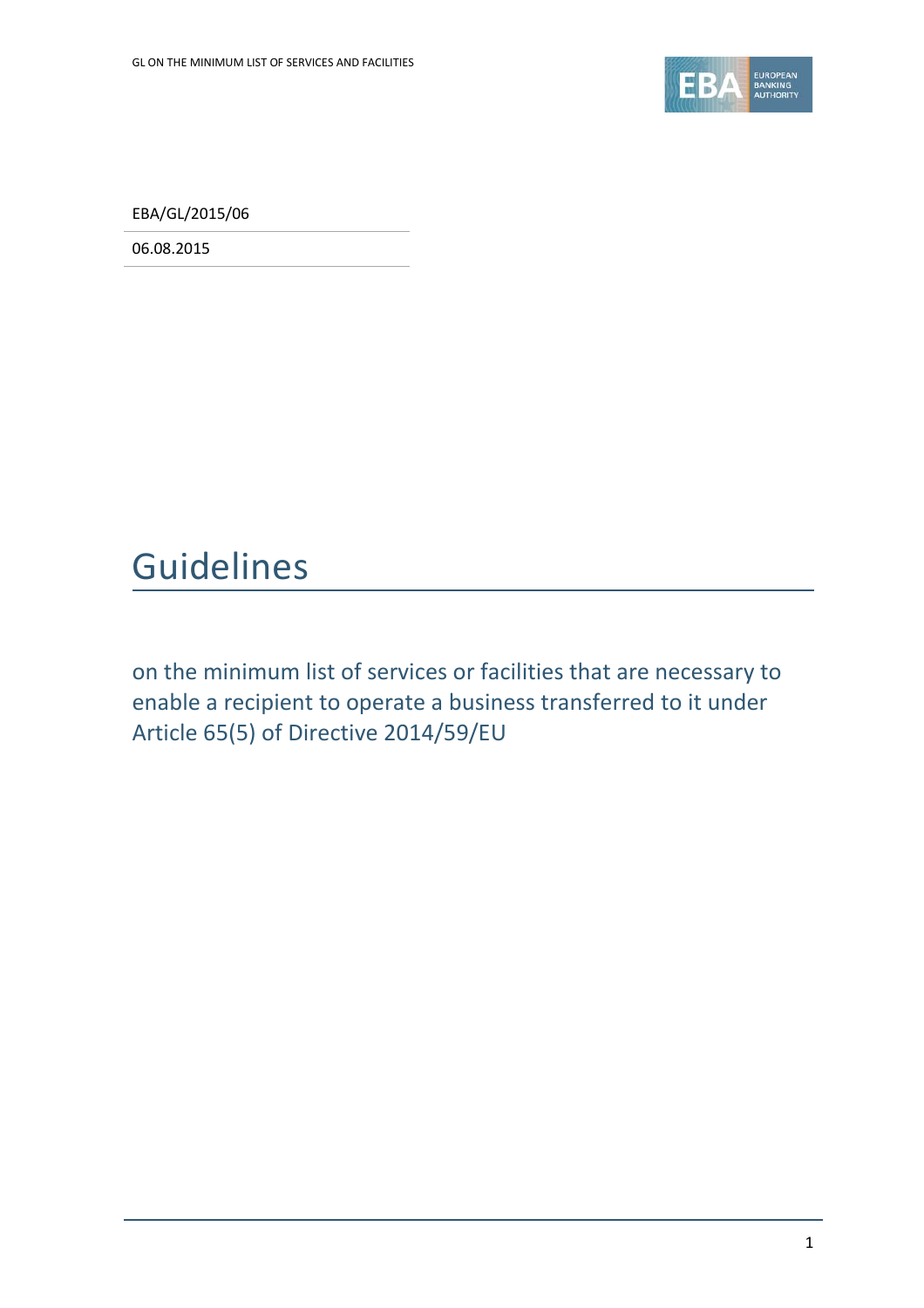

# EBA Guidelines on the minimum list of services or facilities that are necessary to enable a recipient to operate a business transferred to it under Article 65(5) of Directive 2014/59/EU

# Status of these guidelines

This document contains guidelines issued pursuant to Article 16 of Regulation (EU) No 1093/2010 of the European Parliament and of the Council of 24 November 2010 establishing a European Supervisory Authority (European Banking Authority), amending Decision No 716/2009/EC and repealing Commission Decision 2009/78/EC ('the EBA Regulation'). In accordance with Article 16(3) of the EBA Regulation, competent authorities and financial institutions must make every effort to comply with the guidelines.

Guidelines set out the EBA's view of appropriate supervisory practices within the European System of Financial Supervision or of how Union law should be applied in a particular area. The EBA therefore expects all competent authorities and financial institutions to which guidelines are addressed to comply with guidelines. Competent authorities to which guidelines apply should comply by incorporating them into their supervisory practices as appropriate (e.g. by amending their legal framework or their supervisory processes), including where guidelines are directed primarily at institutions.

## Reporting requirements

Pursuant to Article 16(3) of the EBA Regulation, competent authorities must notify the EBA as to whether they comply or intend to comply with these guidelines, or otherwise provide reasons for non-compliance, by 06.10.2015. In the absence of any notification by this deadline, competent authorities will be considered by the EBA to be non-compliant. Notifications should be sent by submitting the form provided in Section 5 to [compliance@eba.europa.eu](mailto:compliance@eba.europa.eu) with the reference 'EBA/GL/2015/06'. Notifications should be submitted by persons with appropriate authority to report compliance on behalf of their competent authorities.

Notifications will be published on the EBA website, in line with Article 16(3).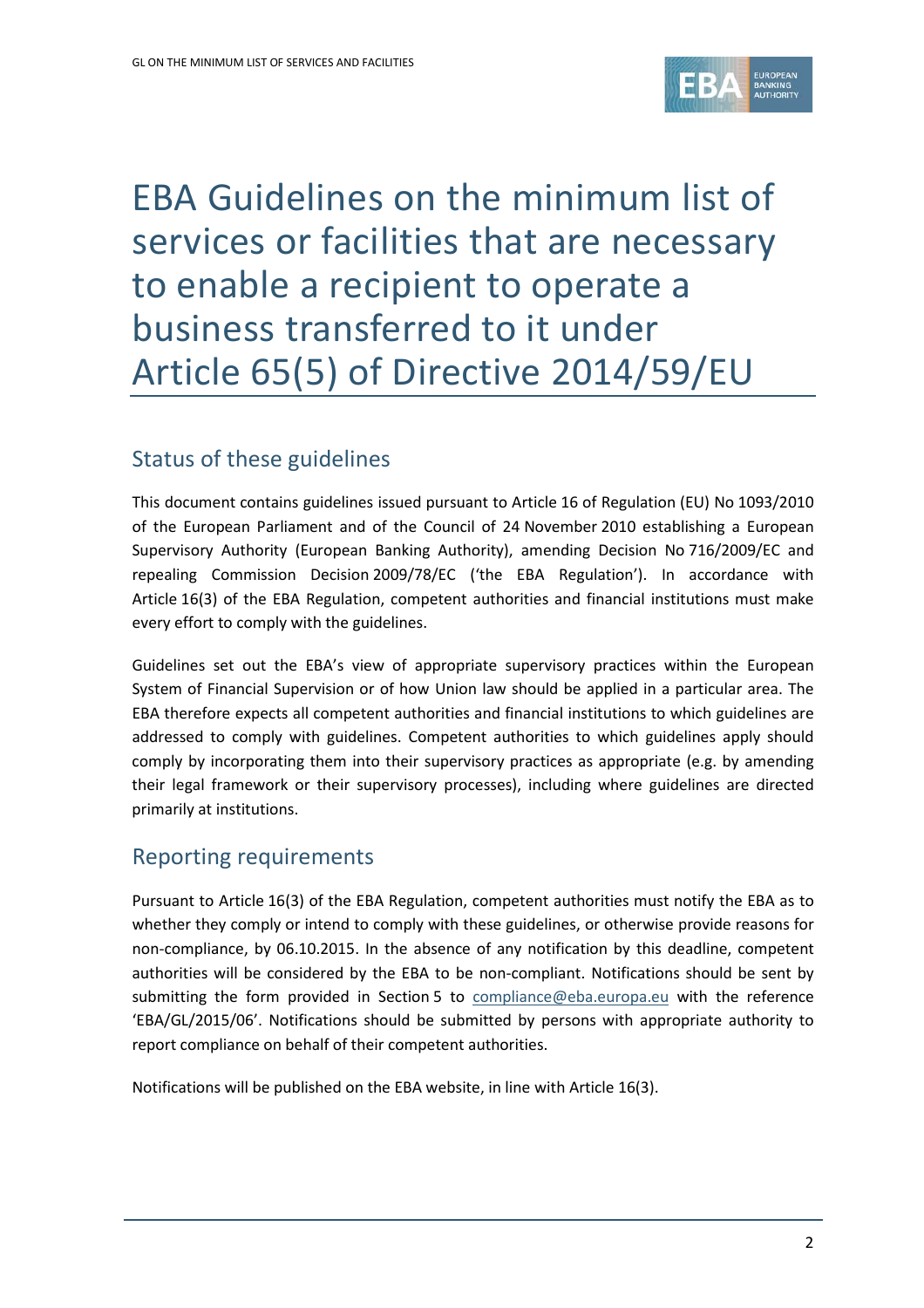

### Title I - Subject matter, scope and definitions

- 1. The guidelines specify the minimum list of services that are necessary to enable a recipient to effectively operate a business transferred in resolution.
- 2. The guidelines apply to resolution authorities.

#### Title II - Minimum list of services or facilities

- 3. When identifying necessary services or facilities, resolution authorities should assess on a case-by-case basis whether the services or facilities are required to maintain the essential internal infrastructure for the continued operation of the transferred business, assets and liabilities, in particular of critical functions. In their assessment, resolution authorities should take into account the resolution objectives and an appropriate time frame for the provision of services and facilities.
- 4. When assessing whether the institution under resolution or any of its group entities should be required to provide services or facilities, resolution authorities should consider at least the following:
	- (a) Human resources support:
		- (i) staff administration, including administration of contracts and remuneration;
		- (ii) internal communication;
	- (b) Information technology:
		- (i) IT and communication hardware;
		- (ii) data storage and processing;
	- (iii) other IT infrastructure, workstations, telecommunications, servers, data centres and related services;
	- (iv) administration of software licenses and application software;
	- (v) access to external providers, in particular data and infrastructure providers;
	- (vi) application maintenance, including software application maintenance and related data flows;
	- (vii) report generation, internal information flows and data bases;
	- (viii) user support;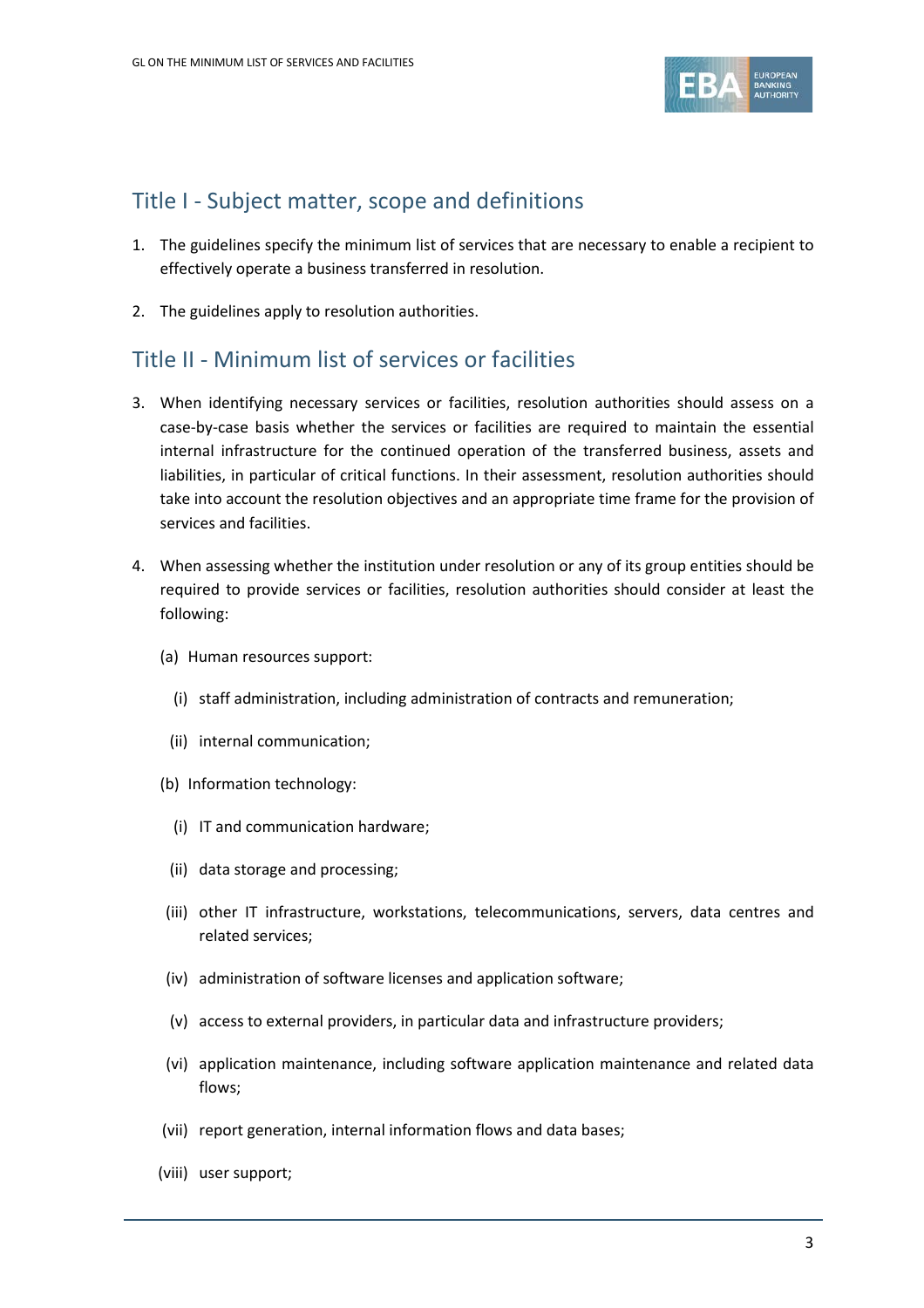

- (ix) emergency and disaster recovery;
- (c) Transaction processing, including legal transactional issues, in particular anti-money laundering;
- (d) Real estate and facility provision or management and associated facilities:
	- (i) office premises and storage;
	- (ii) internal facilities management;
- (iii) security and access control;
- (iv) real estate portfolio management;
- (e) Legal services and compliance functions:
	- (i) corporate legal support;
- (ii) business and transactional legal services;
- (iii) compliance support;
- (f) Treasury-related services:
	- (i) coordination, administration and management of the treasury activity;
- (ii) coordination, administration and management of entity refinancing, including collateral management;
- (iii) reporting function, in particular with respect to regulatory liquidity ratios;
- (iv) coordination, administration and management of medium and long-term funding programs, and refinancing of group entities;
- (v) coordination, administration and management of refinancing, in particular short-term issues;
- (g) Trading/asset management:
	- (i) operations processing: trade capture, design, realisation, servicing of trading products;
	- (ii) confirmation, settlement, payment;
- (iii) position and counterparty management, with respect to data reporting and counterparty relationships;
- (iv) position management (risk and reconciliation);